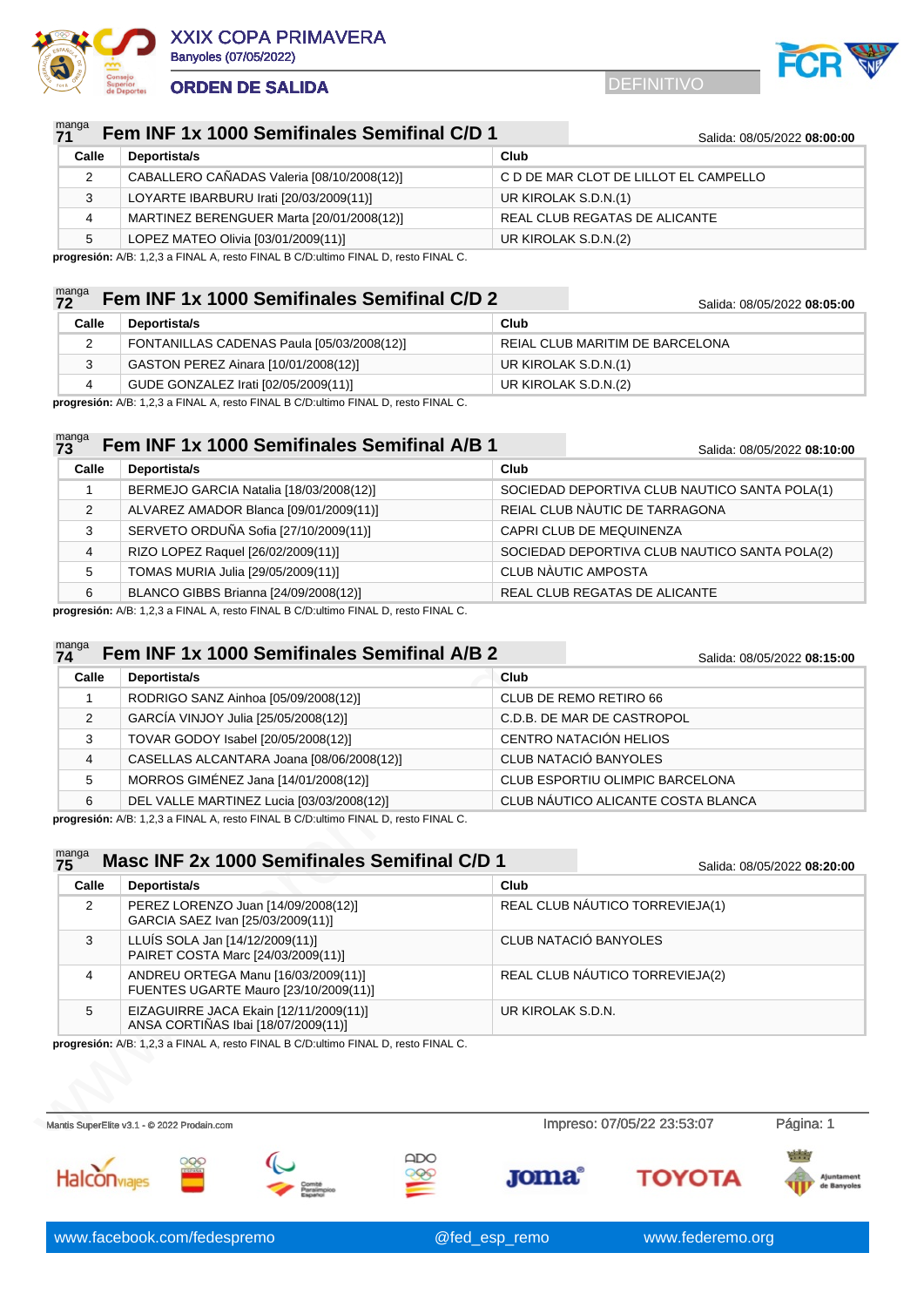



### manga<br>76 **Masc INF 2x 1000 Semifinales Semifinal C/D 2** Salida: 08/05/2022 08:25:00

| Calle | Deportista/s                                                                     | Club                  |
|-------|----------------------------------------------------------------------------------|-----------------------|
| 2     | BEGUIRISTAIN ALTUNA Manex [15/02/2009(11)]<br>LOPEZ MATEO Mateo [03/01/2009(11)] | UR KIROLAK S.D.N.(1)  |
| 3     | MUGICA MIRANDA Jon [10/06/2008(12)]<br>RODRIGUEZ REYES IÑigo [10/11/2008(12)]    | UR KIROLAK S.D.N.(2)  |
| 4     | SALADO GOMEZ Arnau [23/10/2008(12)]<br>VILA ROCA Martí [17/06/2009(11)]          | CLUB NATACIÓ BANYOLES |
| 5     | OTEGUI ROMERO Unai [18/10/2009(11)]<br>BLANCO OLAIZOLA Alain [28/04/2009(11)]    | UR KIROLAK S.D.N.(3)  |

**progresión:** A/B: 1,2,3 a FINAL A, resto FINAL B C/D:ultimo FINAL D, resto FINAL C.

### manga<br>77 **Masc INF 2x 1000 Semifinales Semifinal A/B 1** Salida: 08/05/2022 08:30:00 **Calle Deportista/s Club** 1 BEZANILLA TORO Adrian [06/07/2008(12)] BEDIA BARBOSA Pablo [26/10/2009(11)] CLUB DE REMO SAN PANTALEÓN 2 MARTINEZ CLAVERO Yeray [06/05/2009(11)] RAHIBI VIDALLET Mohamed adam [09/08/2008(12)] CAPRI CLUB DE MEQUINENZA 3 BUSQUETS ASSENZA-PARASI Biel [10/12/2009(11)] LAGRESA PUJOL Aniol [22/09/2008(12)] CLUB NATACIÓ BANYOLES 4 MERCADER SANZ Oier [24/03/2008(12)] MEDINA GARCIA-CECA Adrian [18/04/2008(12)] UR KIROLAK S.D.N.(1) 5 ARAGONES MALLEN Jaume [03/10/2008(12)] HERRERA AGUELO Ferran [26/02/2009(11)] REIAL CLUB NÀUTIC DE TARRAGONA 6 ALZA ARCAUZ Peru [09/01/2008(12)] DE NAVASCUES URSUA Ekain [03/06/2008(12)] UR KIROLAK S.D.N.(2)

**progresión:** A/B: 1,2,3 a FINAL A, resto FINAL B C/D:ultimo FINAL D, resto FINAL C.

# Calle Deportista/s<br>
(Cub<br>
GIRONES BENAVENTE Manuel [15/04/2008(12)]<br>
2 GILABERT BELTRI Manuel [10/11/2008(12)]<br>
2 GILABERT BELTRI Manuel [10/11/2009(12)]<br>
5 MACEDA PEREA Javier [09/05/2008(12)]<br>
3 MACEDA PEREA Javier [09/0 manga<br>**78 Masc INF 2x 1000 Semifinales Semifinal A/B 2** Salida: 08/05/2022 08:35:00 **Calle Deportista/s Club** 1 GIRONES BENAVENTE Manuel [15/04/2008(12)] MELENDEZ DEL PICO Marco [21/11/2008(12)] CENTRO NATACIÓN HELIOS 2 GILABERT BELTRI Manel [10/11/2009(11)] FUMADO FUMADO David [19/05/2008(12)] CLUB REM DELTA 3 MACEDA PEREA Javier [09/08/2008(12)] SEGUÍ LOPEZ AdriÁn [11/02/2008(12)] C D DE MAR CLOT DE LILLOT EL CAMPELLO 4 CARBAJALES MARTÍNEZ Sergio [27/08/2008(12)] C.D.B. DE MAR DE CASTROPOL

|  | GONZALEZ ALONSO Guillermo [20/07/2008(12)]                                    |                                |
|--|-------------------------------------------------------------------------------|--------------------------------|
|  | BAÑERES SARDA Marc [05/12/2008(12)]<br>ESTANYOL VILA Guillem [06/09/2008(12)] | CLUB NATACIÓ BANYOLES          |
|  | LOPEZ MERCADER Bruno [14/01/2009(11)]<br>RIPOLL ESTEBAN Nil [12/12/2009(11)]  | REIAL CLUB NAUTIC DE TARRAGONA |

**progresión:** A/B: 1,2,3 a FINAL A, resto FINAL B C/D:ultimo FINAL D, resto FINAL C.

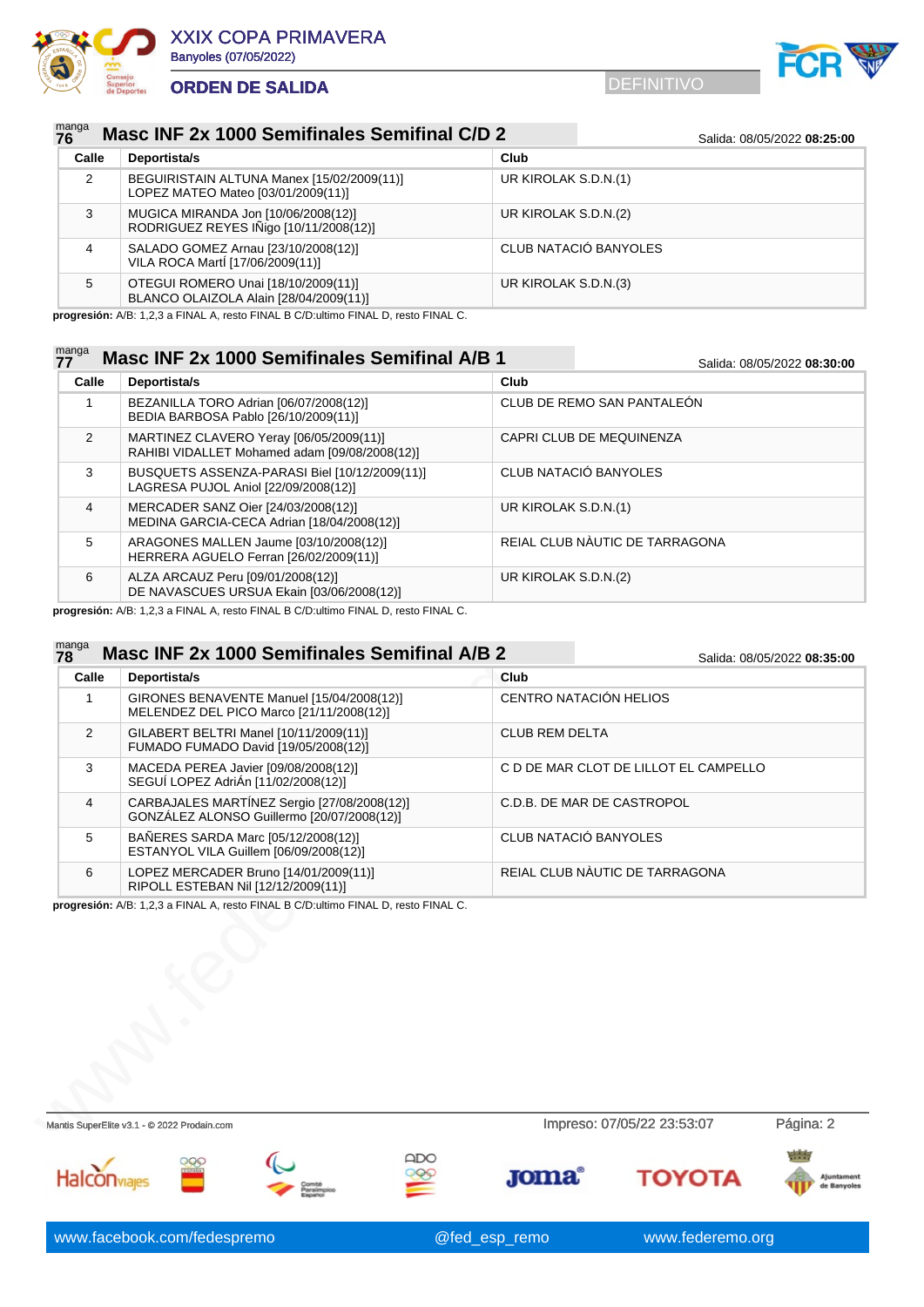



### manga<br>79 **Masc INF 1x 1000 Semifinales Semifinal 1** Salida: 08/05/2022 08:40:00

| Calle | Deportista/s                             | Club                                  |
|-------|------------------------------------------|---------------------------------------|
|       | ESTEVE CASTELLO Aaron [17/07/2008(12)]   | CAPRI CLUB DE MEQUINENZA              |
| 2     | HORENBERG FRAILE Marino [24/02/2008(12)] | C D DE MAR CLOT DE LILLOT EL CAMPELLO |
| 3     | MORERA MARTÍ Eduard [01/06/2009(11)]     | REIAL CLUB NÀUTIC DE TARRAGONA        |
| 4     | CHOI SANJOSÉ Guillem [06/06/2008(12)]    | BARCELONA CLUB DE REM                 |
| 5     | GARCIA MIRANDA Julen [14/02/2009(11)]    | UR KIROLAK S.D.N.                     |
| 6     | BELTRAN ERAZO Ferran [25/03/2008(12)]    | <b>CLUB NÀUTIC AMPOSTA</b>            |

**progresión:** 3 primeros a FINAL A, resto a FINAL B

### manga<br>80 **Masc INF 1x 1000 Semifinales Semifinal 2** Salida: 08/05/2022 08:45:00

| Calle | Deportista/s                               | Club                    |
|-------|--------------------------------------------|-------------------------|
|       | GUART ZARAGOZA Josep [02/02/2008(12)]      | CLUB REM DELTA(1)       |
| 2     | SANCHEZ ASEGUINOLAZA Iker [29/06/2009(11)] | UR KIROLAK S.D.N.(1)    |
| 3     | CRESPO PONS Arturo [31/03/2008(12)]        | REAL CLUB NÁUTICO CALPE |
| 4     | COLOME CASANOVA Eduard [13/07/2008(12)]    | CLUB REM DELTA(2)       |
| 5     | LACASTA TORRES Santiago [13/02/2008(12)]   | CENTRO NATACIÓN HELIOS  |
| 6     | GOENAGA GABIRONDO IÑigo [06/01/2008(12)]   | UR KIROLAK S.D.N.(2)    |

**progresión:** 3 primeros a FINAL A, resto a FINAL B

### manga **Fem CAD 2x 1000 Semifinales Semifinal 1** Salida: 08/05/2022 08:50:00

| . .           |                                                                                        | <u>oanua. oo/oo/zozz oo.oo.oo</u>   |
|---------------|----------------------------------------------------------------------------------------|-------------------------------------|
| Calle         | Deportista/s                                                                           | Club                                |
|               | CHOI SANJOSÉ Mariona [07/09/2006(14)]<br>MONTERO ANDREU Meritxell [16/06/2006(14)]     | BARCELONA CLUB DE REM               |
| $\mathcal{P}$ | JORDA CLIMENT Elia [20/12/2007(13)]<br>MOLINA SANZ Julia [03/06/2007(13)]              | CLUB NÁUTICO ALICANTE COSTA BLANCA  |
| 3             | CORDOBA MURO Uma [06/08/2007(13)]<br>EDROSA ACEBO Aitana [14/01/2007(13)]              | C.D.B. REMEROS DEL EO VEGADEO       |
| 4             | PALACIO GONZALEZ Maria [19/06/2007(13)]<br>FERREIRA RODRÍGUEZ Martina [29/08/2006(14)] | CLUB DE REMO SANTOÑA(1)             |
| 5             | LLEDO Anna [21/08/2007(13)]<br>VENTURA Angels [18/01/2006(14)]                         | CLUB NÀUTIC SAN CARLES DE LA RAPITA |
| 6             | MORENO ENGUITA Gadea [21/08/2007(13)]<br>GOMEZ AGUDELO Manuela [23/02/2006(14)]        | CLUB DE REMO SANTOÑA(2)             |
|               |                                                                                        |                                     |

| ত              | CORDOBA MORO UNIA (00/00/2007) 13)]<br>EDROSA ACEBO Aitana [14/01/2007(13)]                  | U.D.D. REMERUS DEL EU VEGADEU       |                             |
|----------------|----------------------------------------------------------------------------------------------|-------------------------------------|-----------------------------|
| $\overline{4}$ | PALACIO GONZALEZ Maria [19/06/2007(13)]<br>FERREIRA RODRÍGUEZ Martina [29/08/2006(14)]       | CLUB DE REMO SANTOÑA(1)             |                             |
| 5              | LLEDO Anna [21/08/2007(13)]<br>VENTURA Angels [18/01/2006(14)]                               | CLUB NÀUTIC SAN CARLES DE LA RAPITA |                             |
| 6              | MORENO ENGUITA Gadea [21/08/2007(13)]<br>GOMEZ AGUDELO Manuela [23/02/2006(14)]              | CLUB DE REMO SANTOÑA(2)             |                             |
| manga<br>82    | progresión: 3 primeros a FINAL A, resto a FINAL B<br>Fem CAD 2x 1000 Semifinales Semifinal 2 |                                     |                             |
| Calle          | Deportista/s                                                                                 | Club                                | Salida: 08/05/2022 08:55:00 |
| 1              | ACCENSI Ania [18/07/2006(14)]<br>BARBERA Marina [23/06/2007(13)]                             | CLUB NÀUTIC SAN CARLES DE LA RAPITA |                             |
| 2              | ORTIZ MAZA Henar [23/06/2007(13)]<br>ROZADILLA MAZA Carla [22/04/2006(14)]                   | CLUB DE REMO SANTOÑA                |                             |
| 3              | MARCÉN GUTIÉRREZ Pilar [09/03/2006(14)]<br>REMACHA PUSCO Karla [13/03/2006(14)]              | CENTRO NATACIÓN HELIOS              |                             |
| 4              | CUESTA VENTURA Tania [21/06/2006(14)]<br>CERES ARTEMAN Emma [24/08/2006(14)]                 | CLUB NATACIÓ BANYOLES               |                             |
| 5              | CANDALE Alexandra [05/05/2007(13)]<br>MOTOFELEA Andrea maria [07/03/2007(13)]                | REAL CLUB NÁUTICO CALPE             |                             |
| 6              | RICOMA PLIEGO Claudia [12/09/2006(14)]<br>TRILLA CABEZAS Judith [18/04/2006(14)]             | REIAL CLUB NAUTIC DE TARRAGONA      |                             |
|                | progresión: 3 primeros a FINAL A, resto a FINAL B                                            |                                     |                             |
|                | Mantis SuperElite v3.1 - @ 2022 Prodain.com                                                  | Impreso: 07/05/22 23:53:07          | Página: 3                   |
|                |                                                                                              |                                     |                             |











**Joma**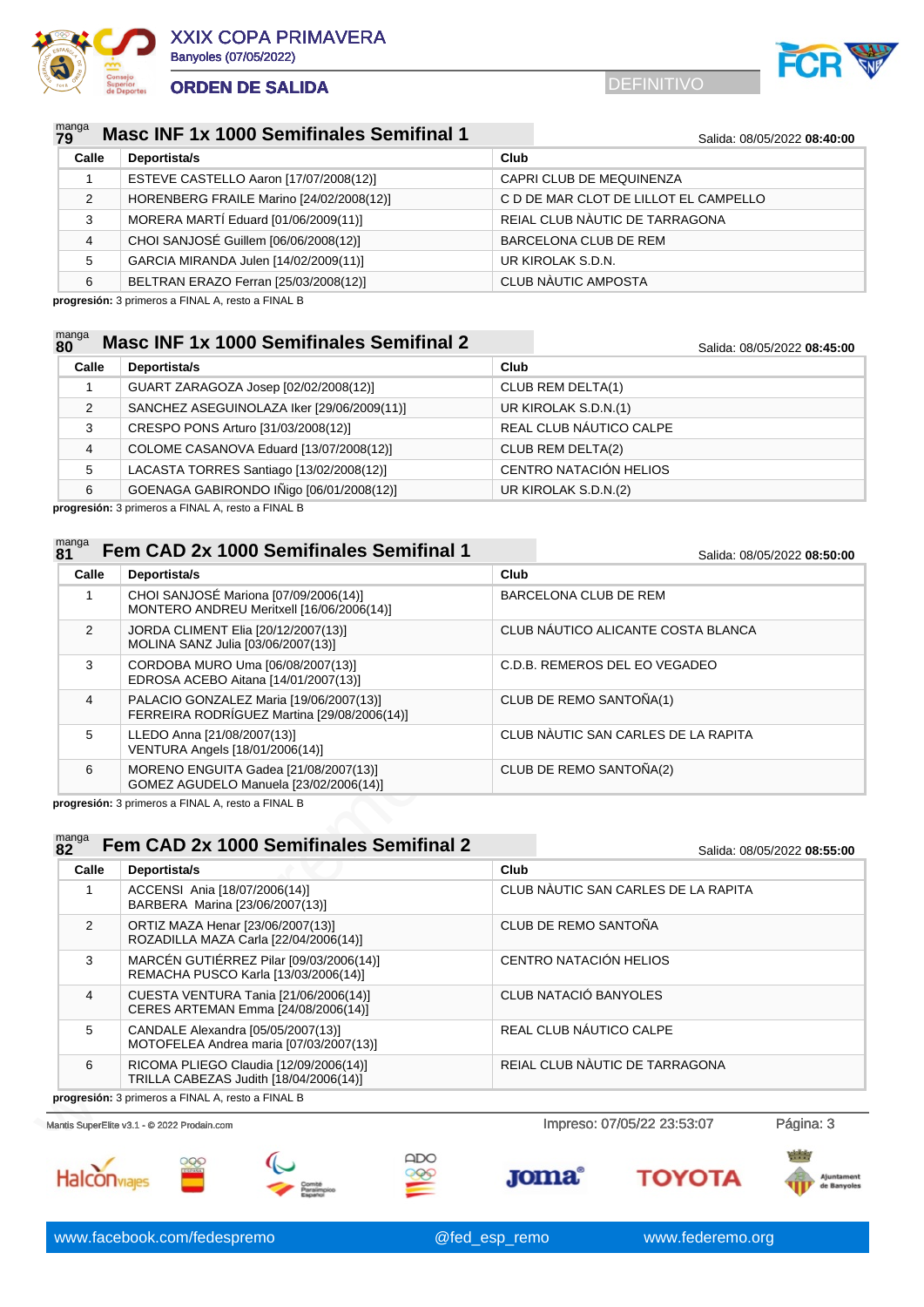



### manga<br>83 **Masc CAD 2x 1000 Semifinales Semifinal 1** Salida: 08/05/2022 09:00:00

| Calle         | Deportista/s                                                                                           | Club                                |
|---------------|--------------------------------------------------------------------------------------------------------|-------------------------------------|
|               | ARBO Marc [28/01/2007(13)]<br>LABORDETA PITARCH Angel [06/10/2007(13)]                                 | CLUB NÀUTIC SAN CARLES DE LA RAPITA |
| $\mathcal{P}$ | RODIONOV Savelij [03/12/2007(13)]<br>SANCHO SABORIDO Guillem [05/11/2007(13)]                          | BARCELONA CLUB DE REM               |
| 3             | LOPEZ FERNANDEZ Esteban [17/06/2006(14)]<br>OTERO ALVAREZ Daniel [26/08/2006(14)]                      | C.D.B. REMEROS DEL EO VEGADEO(1)    |
| 4             | MARTINEZ FERNANDEZ Juan antonio [05/05/2006(14)]<br>PEREZMAGDALENA LLANDERROZOS Mateo [21/05/2006(14)] | C.D.B. DE MAR DE CASTROPOL          |
| 5             | REMIOR MIRANDA Gabriel [03/06/2006(14)]<br>ARREDONDAS GARCÍA Armando [02/06/2006(14)]                  | C.D.B. REMEROS DEL EO VEGADEO(2)    |
| 6             | GOMEZ JIMENEZ Alex [24/08/2006(14)]<br>MURTRO BALCELLS Jofre [30/06/2006(14)]                          | REIAL CLUB NAUTIC DE TARRAGONA      |

**progresión:** 3 primeros a FINAL A, resto a FINAL B

### manga<br>84 **Masc CAD 2x 1000 Semifinales Semifinal 2** Salida: 08/05/2022 09:05:00

| Calle | Deportista/s                                                                          | Club                                  |
|-------|---------------------------------------------------------------------------------------|---------------------------------------|
|       | ARREGUI PESARRODONA Roger [25/11/2007(13)]<br>HRISTO WILLIAM Alexian [10/12/2006(14)] | REIAL CLUB MARITIM DE BARCELONA       |
| 2     | FERNANDEZ SANJULIAN Pablo [30/03/2006(14)]<br>NUÑEZ FERNANDEZ Ivan [09/05/2006(14)]   | C.D.B. REMEROS DEL EO VEGADEO         |
| 3     | DÍEZ GARCÍA Pedro [13/06/2006(14)]<br>MONTAGUD GOMEZ Gonzalo [17/04/2007(13)]         | CENTRO NATACIÓN HELIOS(1)             |
| 4     | BAEZA BERNABEU Aitor [15/11/2006(14)]<br>TORREGROSA GINER Francisco [17/03/2006(14)]  | C D DE MAR CLOT DE LILLOT EL CAMPELLO |
| 5     | MARTINEZ IGLESIAS Ivan [17/12/2007(13)]<br>LOJO FERNÁNDEZ Hugo [10/08/2006(14)]       | C.D.B. DE MAR DE CASTROPOL            |
| 6     | FERNANDEZ SANZ Alberto [22/07/2007(13)]<br>ALONSO GUTIÉRREZ Carlos [16/07/2006(14)]   | CENTRO NATACIÓN HELIOS(2)             |

### manga **Masc CAD 1x 1000 Semifinales Semifinal A/B 1** Salida: 08/05/2022 09:10:00

| Calle | Deportista/s                                                                       | Club                         |                                    |
|-------|------------------------------------------------------------------------------------|------------------------------|------------------------------------|
| 1     | MARTINEZ DELGADO Antonio [06/02/2006(14)]                                          | REAL CLUB NÁUTICO TORREVIEJA |                                    |
| 2     | GARCÍA SEGADO Rodrigo [28/08/2006(14)]                                             | CLUB DE REMO RETIRO 66       |                                    |
| 3     | JURADO PEREZ Alexander [22/06/2006(14)]                                            | CENTRO NATACIÓN HELIOS       |                                    |
| 4     | MASSANES FARRÉS Esteve [19/05/2006(14)]                                            | CLUB NATACIÓ BANYOLES        |                                    |
| 5     | CARRERA BERTOMEU Ferran [26/04/2006(14)]                                           | <b>CLUB REM DELTA</b>        |                                    |
| 6     | VILLALTA MORALES Lazaro [28/03/2006(14)]                                           |                              | CLUB NÁUTICO ALICANTE COSTA BLANCA |
|       | progresión: A/B: 1,2,3 a FINAL A, resto FINAL B C/D:ultimo FINAL D, resto FINAL C. |                              |                                    |

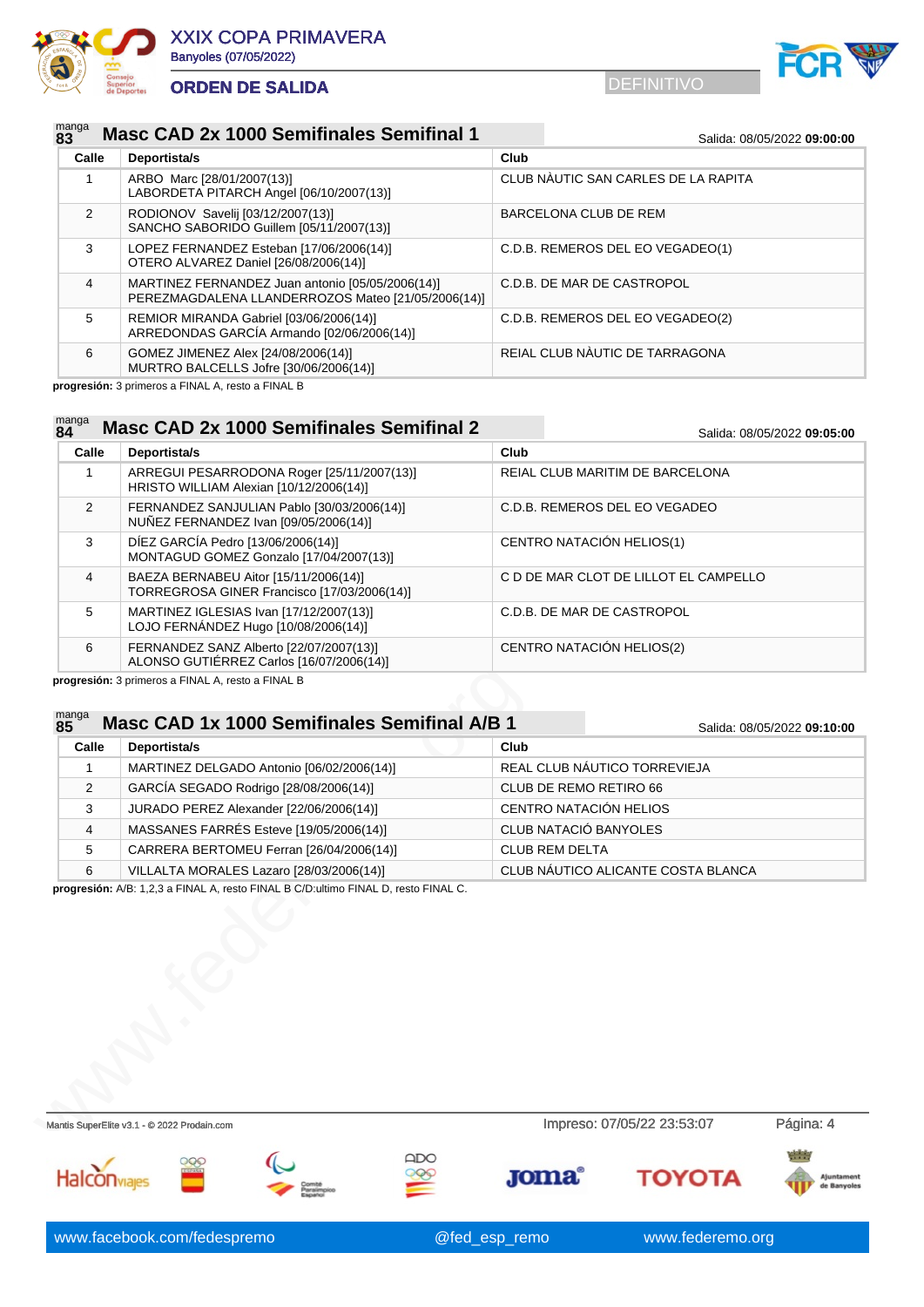



### manga<br>86 **Masc CAD 1x 1000 Semifinales Semifinal A/B 2** Salida: 08/05/2022 09:15:00

| Calle | Deportista/s                              | Club                            |
|-------|-------------------------------------------|---------------------------------|
|       | LLORENS COSTA Bernat [25/10/2006(14)]     | REIAL CLUB MARITIM DE BARCELONA |
| 2     | ALVAREZ AMADOR Alejandro [09/12/2006(14)] | REIAL CLUB NÀUTIC DE TARRAGONA  |
| 3     | PÉREZ ENGUITA Javier [09/05/2007(13)]     | CLUB DE REMO SANTOÑA            |
| 4     | GARCÍA VINJOY Carlos [24/05/2007(13)]     | C.D.B. DE MAR DE CASTROPOL      |
| 5     | PEDERSEN MIER Balder [10/07/2006(14)]     | CLUB DE REMO BARQUEREÑO         |
| 6     | MARQUEZ GUARDIOLA Aaron [08/01/2007(13)]  | CAPRI CLUB DE MEQUINENZA        |

**progresión:** A/B: 1,2,3 a FINAL A, resto FINAL B C/D:ultimo FINAL D, resto FINAL C.

### manga<br>87 **8281 627 12000 Finales Final Directa** Salida: 08/05/2022 09:20:00

| Calle | Deportista/s                                                                                                                                                                | Club                  |
|-------|-----------------------------------------------------------------------------------------------------------------------------------------------------------------------------|-----------------------|
| 3     | CUADROS COROMINAS Maria [11/08/2006(14)]<br>CERES ARTEMAN Emma [24/08/2006(14)]<br>TARRADAS JUANOLA Berta [30/06/2006(14)]<br>PUJOL CAMPOLIER Adriana [16/08/2007(13)]      | CLUB NATACIÓ BANYOLES |
| 4     | TRUJEDA CAVIEDES Alba [26/05/2006(14)]<br>MERINO CAVIEDES Patricia [20/12/2006(14)]<br>FERREIRA RODRÍGUEZ Martina [29/08/2006(14)]<br>ROZADILLA MAZA Carla [22/04/2006(14)] | CLUB DE REMO SANTOÑA  |

### manga **888 <b>Fem CAD 4x 1000 Finales Final Directa** Salida: 08/05/2022 **09:30:00**

| Calle          | Deportista/s                                                                                                                                                             | Club                                |
|----------------|--------------------------------------------------------------------------------------------------------------------------------------------------------------------------|-------------------------------------|
| $\overline{2}$ | ALEMANY PEREZ la [29/03/2006(14)]<br>ROMÁN DE JESÚS Maria clara [21/11/2007(13)]<br>VILÁ BRUGUÉ Ariadna [24/08/2006(14)]<br>MAGARIÑOS CAPDEVILA Violeta [09/09/2006(14)] | REIAL CLUB MARITIM DE BARCELONA     |
| 3              | SENTIS FRANCINO Bet [24/09/2006(14)]<br>GIL SOLORZANO Anna [08/03/2006(14)]<br>ESTEBANELL RODRIGUEZ Aina [08/02/2006(14)]<br>LOPEZ MERCADER Maria [31/05/2006(14)]       | REIAL CLUB NÀUTIC DE TARRAGONA      |
| 4              | LLEDO Anna [21/08/2007(13)]<br>ACCENSI Ania [18/07/2006(14)]<br>VENTURA Angels [18/01/2006(14)]<br>BARBERA Marina [23/06/2007(13)]                                       | CLUB NÀUTIC SAN CARLES DE LA RAPITA |
| 5              | MORENO ENGUITA Gadea [21/08/2007(13)]<br>PALACIO GONZALEZ Maria [19/06/2007(13)]<br>ORTIZ MAZA Henar [23/06/2007(13)]<br>GOMEZ AGUDELO Manuela [23/02/2006(14)]          | <b>CLUB DE REMO SANTOÑA</b>         |

|                | $\sim$ 00000 112 1110 7 11110 100/00/2007<br>ESTEBANELL RODRIGUEZ Aina [08/02/2006(14)]<br>LOPEZ MERCADER Maria [31/05/2006(14)]                                |                                     |                             |
|----------------|-----------------------------------------------------------------------------------------------------------------------------------------------------------------|-------------------------------------|-----------------------------|
| 4              | LLEDO Anna [21/08/2007(13)]<br>ACCENSI Ania [18/07/2006(14)]<br>VENTURA Angels [18/01/2006(14)]<br>BARBERA Marina [23/06/2007(13)]                              | CLUB NAUTIC SAN CARLES DE LA RAPITA |                             |
| 5              | MORENO ENGUITA Gadea [21/08/2007(13)]<br>PALACIO GONZALEZ Maria [19/06/2007(13)]<br>ORTIZ MAZA Henar [23/06/2007(13)]<br>GOMEZ AGUDELO Manuela [23/02/2006(14)] | CLUB DE REMO SANTOÑA                |                             |
| manga          |                                                                                                                                                                 |                                     |                             |
| 89             | Fem ALE 2x 500 Finales Final B                                                                                                                                  |                                     | Salida: 08/05/2022 09:40:00 |
| Calle          | Deportista/s                                                                                                                                                    | Club                                |                             |
| 1              | GONZALEZ Agustina [13/05/2011(9)]<br>DE HARO CORTES Beatriz [12/09/2011(9)]                                                                                     | REAL CLUB NÁUTICO CALPE             |                             |
| 2              | GUASCH ESPELTA Jana [10/08/2011(9)]<br>NAVARRO BELLOT Marta [19/01/2011(9)]                                                                                     | CLUB NAUTIC AMPOSTA                 |                             |
| 3              | CERNUDA JUSTINIANO Aitana [14/05/2010(10)]<br>MIRAVETE NAVARRO Alejandra [08/07/2011(9)]                                                                        | REAL CLUB REGATAS DE ALICANTE       |                             |
| $\overline{4}$ | SAN EMETERIO TEJA Alicia [25/05/2010(10)]<br>CASTAÑEDA VÁZQUEZ Rocio [05/11/2010(10)]                                                                           | SOCIEDAD DEPORTIVA DE REMO PEDREÑA  |                             |
| 5              | GOMEZ ESPINOSA Valeria [03/11/2011(9)]<br>MIASNIKOVA Palina [01/07/2011(9)]                                                                                     | REAL CLUB NÁUTICO TORREVIEJA        |                             |
|                |                                                                                                                                                                 |                                     |                             |
|                | Mantis SuperElite v3.1 - @ 2022 Prodain.com                                                                                                                     | Impreso: 07/05/22 23:53:07          | Página: 5                   |
|                |                                                                                                                                                                 |                                     |                             |

Halconviales





 $000$ 

**Joma** 

**TOYOTA**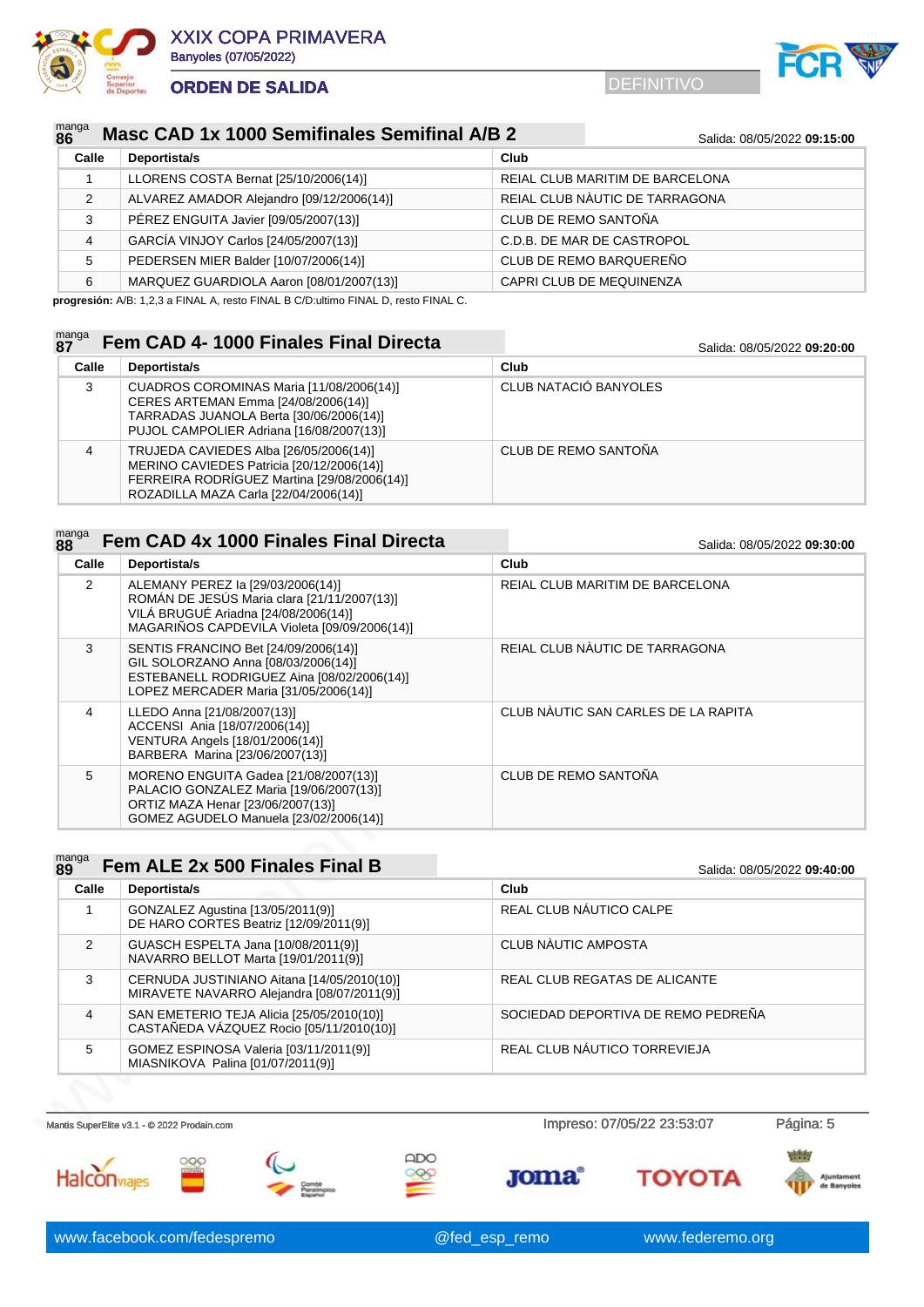



| $_{90}^{\text{manga}}$ Fem ALE 2x 500 Finales Final A |  |  |  |  |  |  |  |  |
|-------------------------------------------------------|--|--|--|--|--|--|--|--|
|-------------------------------------------------------|--|--|--|--|--|--|--|--|

|       | Fem ALE 2X 500 Finales Final A                                                     | Salida: 08/05/2022 09:45:00    |
|-------|------------------------------------------------------------------------------------|--------------------------------|
| Calle | Deportista/s                                                                       | Club                           |
|       | RULLO RULLO Janna [19/08/2010(10)]<br>RUBIO SANZ Erica [11/04/2010(10)]            | CLUB REM DELTA(1)              |
| 2     | DEMIDDI GAIDO Sofia [20/08/2011(9)]<br>MARMOL PASANO Anna [24/03/2010(10)]         | REIAL CLUB NÀUTIC DE TARRAGONA |
| 3     | FABRA BERTOMEU Nagore [08/03/2010(10)]<br>BRIA MORALES Dana [26/09/2010(10)]       | CLUB NÀUTIC AMPOSTA(1)         |
| 4     | GIL ESPELTA Enia [06/09/2010(10)]<br>LLAMBRICH CUMPLÍ Adriana [10/12/2010(10)]     | CLUB NAUTIC AMPOSTA(2)         |
| 5     | QUINQUILLA GISBERT Noa [25/06/2010(10)]<br>CASTELLO BERNADO Paula [08/11/2010(10)] | CLUB REM DELTA(2)              |
| 6     | PASTOR DANES Mar [04/01/2011(9)]<br>RODRÍGUEZ VALERI Laura [15/06/2010(10)]        | CLUB NATACIÓ BANYOLES          |

#### manga<br>**Q1 Fem ALE 1x 500 Finales Final B** Salida: 08/05/2022 **09:50:00**

| $\sim$ |                                            | <u>UUINU. VUIVULLULL UU.UU.UU</u>          |  |
|--------|--------------------------------------------|--------------------------------------------|--|
| Calle  | Deportista/s                               | Club                                       |  |
|        | SANCHO SABORIDO Emma [23/03/2012(8)]       | BARCELONA CLUB DE REM                      |  |
| 2      | CASTELLO VILA Aroa [17/10/2011(9)]         | CAPRI CLUB DE MEQUINENZA                   |  |
| 3      | ALONSO BOFILL Nora [07/01/2012(8)]         | CLUB NATACIÓ BANYOLES                      |  |
| 4      | RODRIGUEZ ATENCIA Valeria [05/02/2010(10)] | C D DE MAR CLOT DE LILLOT EL CAMPELLO      |  |
| 5      | JAUREGI MORAN Izaro [18/01/2010(10)]       | UR KIROLAK S.D.N.                          |  |
| 6      | NIETO SANCHEZ Carmen [19/02/2011(9)]       | SOCIEDAD DEPORTIVA CLUB NAUTICO SANTA POLA |  |

### manga<br>92 **Fem ALE 1x 500 Finales Final A** Salida: 08/05/2022 09:55:00

**Calle Deportista/s Club** CABRILLO SOLAR Berta [26/05/2010(10)] SOCIEDAD DEPORTIVA DE REMO PEDREÑA MANZANARES GÓMEZ Marina [04/02/2010(10)] CLUB DE REMO RETIRO 66 ARQUES COLOME Blanca [05/05/2010(10)] CLUB REM DELTA(1) ABAD FERNANDEZ Andrea [13/06/2010(10)] C.D.B. DE MAR DE CASTROPOL LLAMBRICH SANCHO Martina [27/01/2010(10)] CLUB REM DELTA(2) 6 BRUNA PALAU Irene [20/01/2010(10)] CAPRI CLUB DE MEQUINENZA

| 2              | MANZANARES GOMEZ Marina [04/02/2010(10)]                                                                                                                         | CLUB DE REMO RETIRO 66       |                             |
|----------------|------------------------------------------------------------------------------------------------------------------------------------------------------------------|------------------------------|-----------------------------|
| 3              | ARQUES COLOME Blanca [05/05/2010(10)]                                                                                                                            | CLUB REM DELTA(1)            |                             |
| 4              | ABAD FERNANDEZ Andrea [13/06/2010(10)]                                                                                                                           | C.D.B. DE MAR DE CASTROPOL   |                             |
| 5              | LLAMBRICH SANCHO Martina [27/01/2010(10)]                                                                                                                        | CLUB REM DELTA(2)            |                             |
| 6              | BRUNA PALAU Irene [20/01/2010(10)]                                                                                                                               | CAPRI CLUB DE MEQUINENZA     |                             |
|                |                                                                                                                                                                  |                              |                             |
| manga<br>93    | Fem ALE 4x 500 Finales Final Directa                                                                                                                             |                              | Salida: 08/05/2022 10:05:00 |
| Calle          | Deportista/s                                                                                                                                                     | Club                         |                             |
| 2              | JOHANSSON BILOUS Cristina [10/07/2011(9)]<br>SALA ALARCON Jimena [20/02/2011(9)]<br>CASAPRIMA JAEN Nora [22/12/2010(10)]<br>FUENTES UGARTE Elsa [01/12/2010(10)] | REAL CLUB NÁUTICO TORREVIEJA |                             |
| 3              | MARTINEZ ANGUITA Noa [19/09/2011(9)]<br>CUESTA LOPEZ Ainhoa [12/05/2011(9)]<br>IBAÑEZ VILLA Paula [23/01/2011(9)]<br>SIMARRO MARCO Sandra [10/07/2010(10)]       | REAL CLUB NÁUTICO CALPE      |                             |
| $\overline{4}$ | CUCHI NIUBO Alba [27/06/2011(9)]<br>ARROYO CABALLE Maria [15/03/2011(9)]<br>BRUNA PALAU Miriam [20/01/2010(10)]<br>CATALAN MOYA Marina [25/10/2010(10)]          | CAPRI CLUB DE MEQUINENZA     |                             |

Mantis SuperElite v3.1 - © 2022 Prodain.com **Impreso: 07/05/22 23:53:07** Página: 6  $ADO$  $OOC$ **Joma TOYOTA** Halconviages www.facebook.com/fedespremo @fed\_esp\_remo www.federemo.org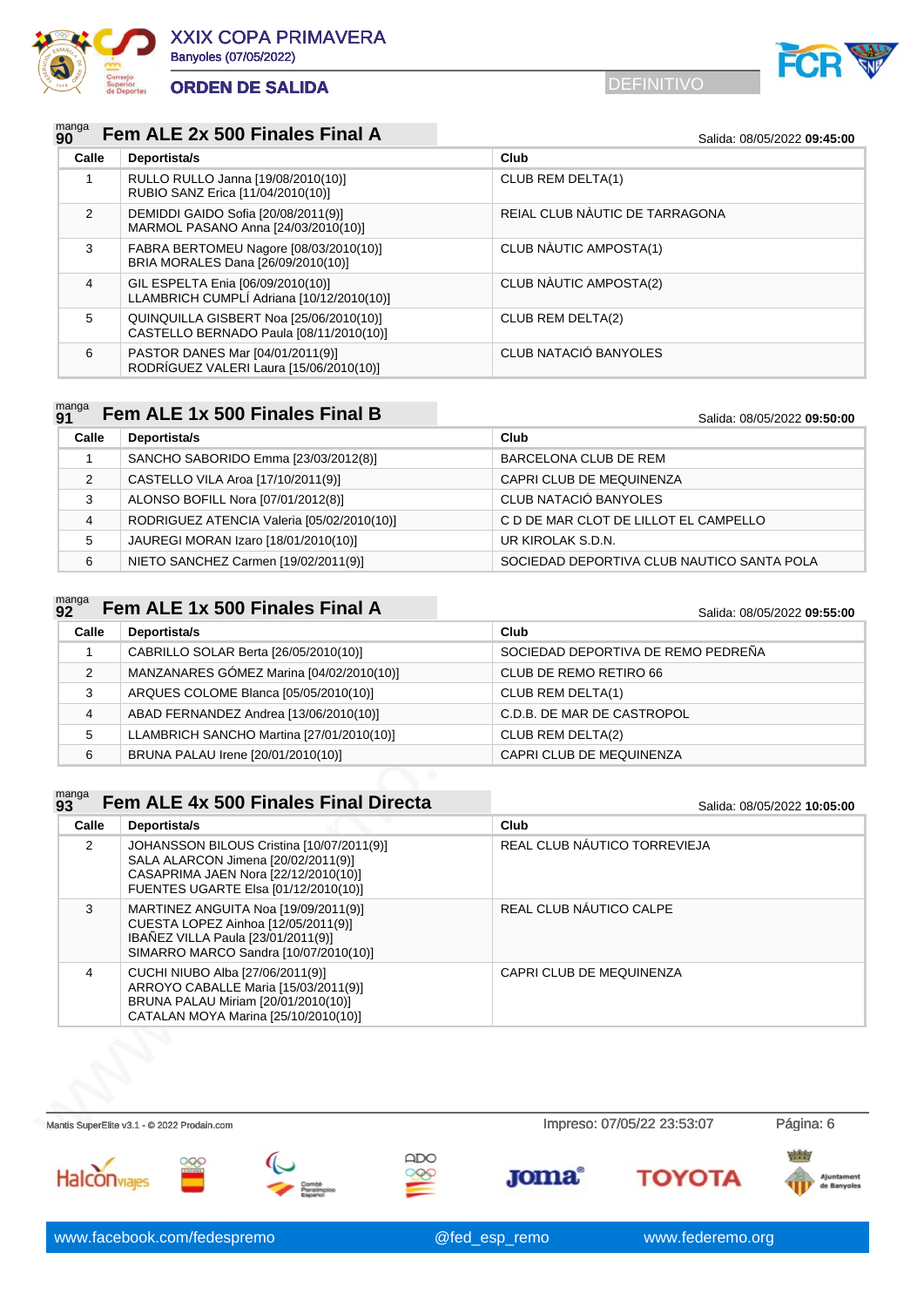



### manga<br>94 **Masc ALE 2x 500 Finales Final B** Salida: 08/05/2022 10:10:00

| Calle | Deportista/s                                                                 | Club                           |
|-------|------------------------------------------------------------------------------|--------------------------------|
| 2     | TATU MOLERO Alex [01/02/2010(10)]<br>VELASCO AGUILERA Ivan [13/01/2011(9)]   | CLUB NATACIÓ BANYOLES(1)       |
| 3     | MAÑÉ BOSCH Marc [28/07/2011(9)]<br>TORRES BUDESCA Joel [22/08/2011(9)]       | REIAL CLUB NAUTIC DE TARRAGONA |
|       | VILARNAU BRUNET Pol [16/12/2011(9)]<br>COROMINAS LARA Bernat [14/07/2011(9)] | CLUB NATACIÓ BANYOLES(2)       |

### manga<br>95 **Masc ALE 2x 500 Finales Final A** Salida: 08/05/2022 10:15:00

| Calle         | Deportista/s                                                                           | Club                           |
|---------------|----------------------------------------------------------------------------------------|--------------------------------|
|               | COMPTA IGLESIAS Gorka [27/07/2010(10)]<br>ARASA QUINQUILLA Kian [31/12/2010(10)]       | <b>CLUB REM DELTA</b>          |
| $\mathcal{P}$ | FONT VILA Lluc [29/08/2010(10)]<br>MARTÍ PUIG Arnau [02/11/2010(10)]                   | CLUB NATACIÓ BANYOLES          |
| 3             | VERA MONTESINOS Alejandro [24/03/2010(10)]<br>NAVOS RABASCO Guillermo [23/06/2010(10)] | REAL CLUB NÁUTICO TORREVIEJA   |
| 4             | FUSTER CARRERA Enric [12/12/2010(10)]<br>HUERTAS FERRE Guillem [29/03/2011(9)]         | REIAL CLUB NÀUTIC DE TARRAGONA |
| 5             | VILLORO ANGLÉS GermÁn [18/02/2010(10)]<br>MILLAN GOMEZ Martin [16/05/2011(9)]          | CENTRO NATACIÓN HELIOS         |
| 6             | MARCO PERERA DÍdac [05/05/2011(9)]<br>COOPER Max drewry [18/01/2011(9)]                | BARCELONA CLUB DE REM          |

### manga<br>96 **Masc ALE 1x 500 Finales Final B** Salida: 08/05/2022 10:20:00

| Calle | Deportista/s                            | Club                                       |  |
|-------|-----------------------------------------|--------------------------------------------|--|
|       | BAÑERES SARDA Ferran [24/01/2011(9)]    | CLUB NATACIÓ BANYOLES(1)                   |  |
| 2     | BRAVO KILEMEY Daniel [25/05/2010(10)]   | SOCIEDAD DEPORTIVA CLUB NAUTICO SANTA POLA |  |
| 3     | DIAZ CARRASCO German [10/10/2010(10)]   | REAL CLUB REGATAS DE ALICANTE              |  |
| 4     | DE LUNA ANSOLDO Victor [19/07/2010(10)] | REIAL CLUB MARITIM DE BARCELONA            |  |
| 5     | MUNILLA CARDOZO AndrÉs [31/12/2010(10)] | CLUB NATACIÓ BANYOLES(2)                   |  |

# manga **Masc ALE 1x 500 Finales Final A** Salida: 08/05/2022 10:25:00

| 3              | DIAZ CARRASCO German [10/10/2010(10)]       | REAL CLUB REGATAS DE ALICANTE       |                             |
|----------------|---------------------------------------------|-------------------------------------|-----------------------------|
| $\overline{4}$ | DE LUNA ANSOLDO Victor [19/07/2010(10)]     | REIAL CLUB MARITIM DE BARCELONA     |                             |
| 5              | MUNILLA CARDOZO AndrÉs [31/12/2010(10)]     | CLUB NATACIÓ BANYOLES(2)            |                             |
|                |                                             |                                     |                             |
| manga<br>97    | Masc ALE 1x 500 Finales Final A             |                                     | Salida: 08/05/2022 10:25:00 |
| Calle          | Deportista/s                                | Club                                |                             |
| 1              | JORNET ALCAIDE Izan [04/05/2011(9)]         | CLUB NÀUTIC AMPOSTA                 |                             |
| 2              | REMACHA PUSCO Javier [18/02/2010(10)]       | CENTRO NATACIÓN HELIOS              |                             |
| 3              | POP Kevin [02/02/2011(9)]                   | CLUB NÀUTIC SAN CARLES DE LA RAPITA |                             |
| $\overline{4}$ | PEREZ QUINTANA Thiago [21/10/2010(10)]      | REAL CLUB REGATAS DE ALICANTE       |                             |
| 5              | IBARZ BERENGUER Aleix [07/09/2010(10)]      | CAPRI CLUB DE MEQUINENZA            |                             |
| 6              | RECASENS FERNANDEZ Oriol [14/06/2012(8)]    | CLUB NATACIÓ BANYOLES               |                             |
|                |                                             |                                     |                             |
|                | Mantis SuperElite v3.1 - @ 2022 Prodain.com | Impreso: 07/05/22 23:53:07          | Página: 7                   |
|                |                                             |                                     | 4.8.8                       |

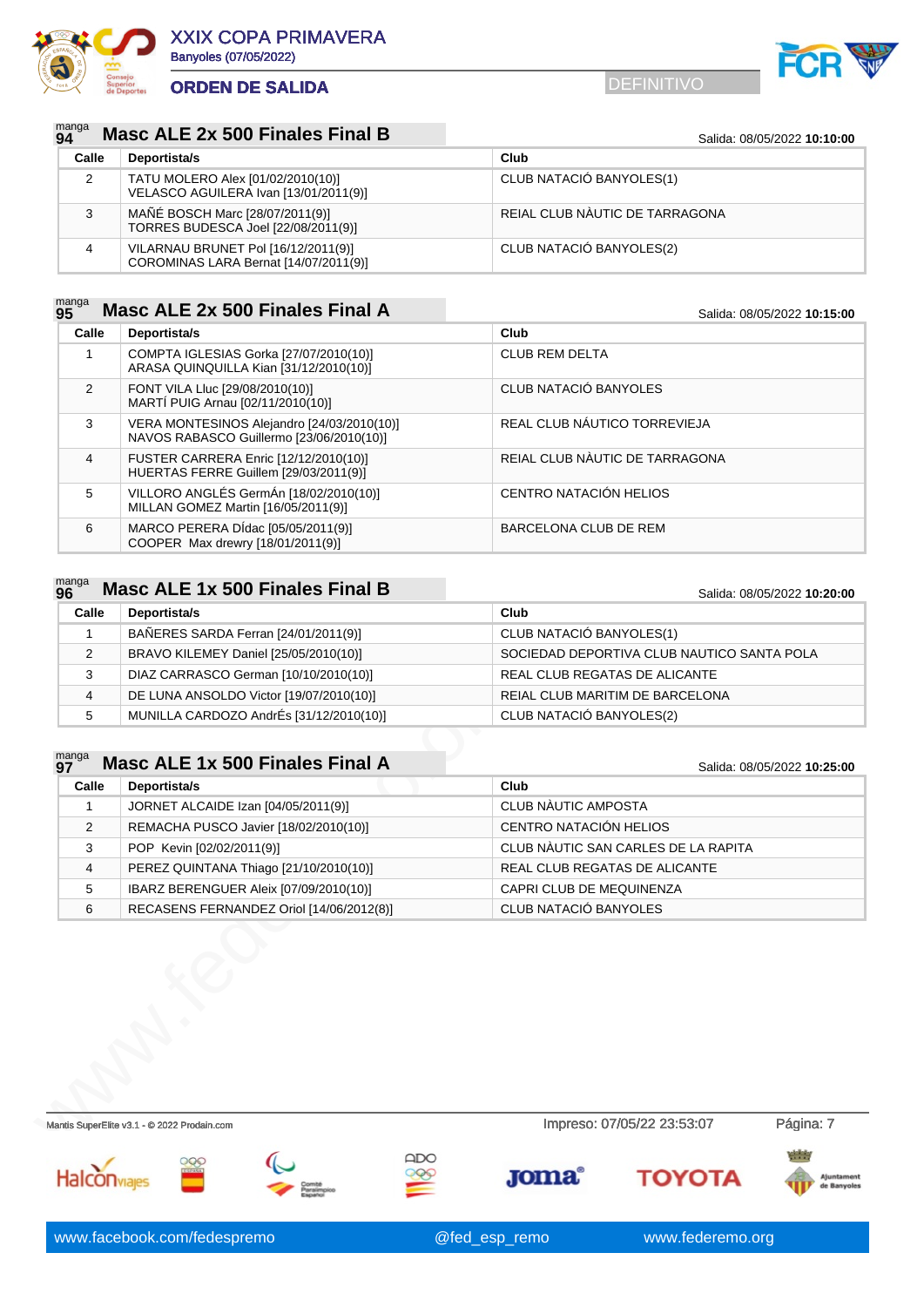



### manga<br>98 **Masc ALE 4x 500 Finales Final Directa** Salida: 08/05/2022 10:35:00

| Calle          | Deportista/s                                                                                                                                                           | Club                                |
|----------------|------------------------------------------------------------------------------------------------------------------------------------------------------------------------|-------------------------------------|
|                | FUENTES UGARTE Bruno [01/12/2010(10)]<br>CARBALLO ROMERO Julen [08/08/2010(10)]<br>SUAREZ IRAGORRI Amador [19/12/2010(10)]<br>LOZANO GALVAN Alejandro [30/01/2010(10)] | REAL CLUB NÁUTICO TORREVIEJA        |
| 2              | SHAGIEV Karim [13/06/2011(9)]<br>MARTORELL CASTILLO Roger [27/08/2010(10)]<br>HERRERA AGUELO Ariel [04/06/2012(8)]<br>RIPOLL ESTEBAN Blai [18/12/2012(8)]              | REIAL CLUB NAUTIC DE TARRAGONA      |
| 3              | STEFAN POPA Adrian [20/09/2010(10)]<br>TORRES CORTÉS Ixent [03/01/2011(9)]<br>BRAMON COMPANY Biel [01/03/2011(9)]<br>MARTOS CASADEMONT Ireneu [08/11/2011(9)]          | CLUB NATACIÓ BANYOLES               |
| $\overline{4}$ | NAVARRO Marti [10/01/2011(9)]<br>VEGA Arnau [26/07/2012(8)]<br>ALBACAR Joel [14/11/2011(9)]<br>GARCIA Julen [02/02/2011(9)]                                            | CLUB NÀUTIC SAN CARLES DE LA RAPITA |
| 5              | NAGERA BEL Noel [21/11/2011(9)]<br>ROIG FERRERES Pep [04/04/2011(9)]<br>TAFALLA MOLA Jordi [19/04/2010(10)]<br>VICTOR BLANCH Marc [22/08/2010(10)]                     | CLUB NÀUTIC AMPOSTA                 |

|  |  | $_{99}^{$ manga Fem VET 1x 1000 Finales Final Directa |  |  |  |
|--|--|-------------------------------------------------------|--|--|--|
|--|--|-------------------------------------------------------|--|--|--|

**99 Fem VET 1x 1000 Finales Final Directa** Salida: 08/05/2022 **10:45:00**

| Calle         | Deportista/s                                                            | Club                            |
|---------------|-------------------------------------------------------------------------|---------------------------------|
|               | SAAVEDRA CASTILLO Claudia [03/08/1965(55)]<br>Hcp: (em:57) +00:00:38,00 | CLUB NATACIÓ BANYOLES(1)        |
| $\mathcal{P}$ | GIMÉNEZ GUILLÉN Sara [09/07/1971(49)]<br>Hcp: (em:51) $+00:00:45,00$    | CLUB ESPORTIU OLIMPIC BARCELONA |
| 3             | FELIU HURTADO Merce [15/01/1977(43)]<br>Hcp: (em:45) $+00.00.51,00$     | REIAL CLUB MARITIM DE BARCELONA |
| 4             | DURAN VIZUETE Berta [03/08/1979(41)]<br>Hcp: (em:43) $+00:00:51,00$     | CLUB NATACIÓ BANYOLES(2)        |
| 5             | GARCIA BUSTAMANTE Judit [01/11/1987(33)]<br>Hcp: (em:35) $+00.00.58,00$ | CLUB DE REMO BARQUEREÑO         |

### manga<br>100 **1000 Finales Final Directa** Salida: 08/05/2022 10:50:00

4 DURAN VIZUETE Beria (9308/1979(41))<br>
Hep: (em.43) +00:00:51,00<br>
5 GARCIA BUSTAMANTE Judit [01/11/1987(33)]<br>
Hep: (em.35) +00:00:56,00<br>
Times<br> **CLUB**<br> **CLUB**<br> **CLUB**<br> **CLUB**<br> **CLUB**<br> **CLUB**<br> **CLUB**<br> **CLUB**<br> **CLUB**<br> **CLUB Calle Deportista/s Club** 2 FERNANDEZ SCHULTE Antonio ignacio [07/07/1966(54)] ROS GARCÍA Jaime [13/05/1966(54)] Hcp: (em:56) +00:00:38,00 CLUB ESPORTIU OLIMPIC BARCELONA 3 IMBERNON MARTINEZ Fernando [19/04/1968(52)] SÁNCHEZ VALERO Miguel Ángel [19/09/1968(52)] Hcp: (em:54) +00:00:45,00 REAL CLUB NÁUTICO TORREVIEJA 4 MANOLE MANOLE Sorin laurentiu [17/09/1978(42)] DEL CASTILLO SOLANA Angel [07/02/1968(52)] Hcp: (em:49) +00:00:51,00 CLUB DE REMO SAN PANTALEÓN

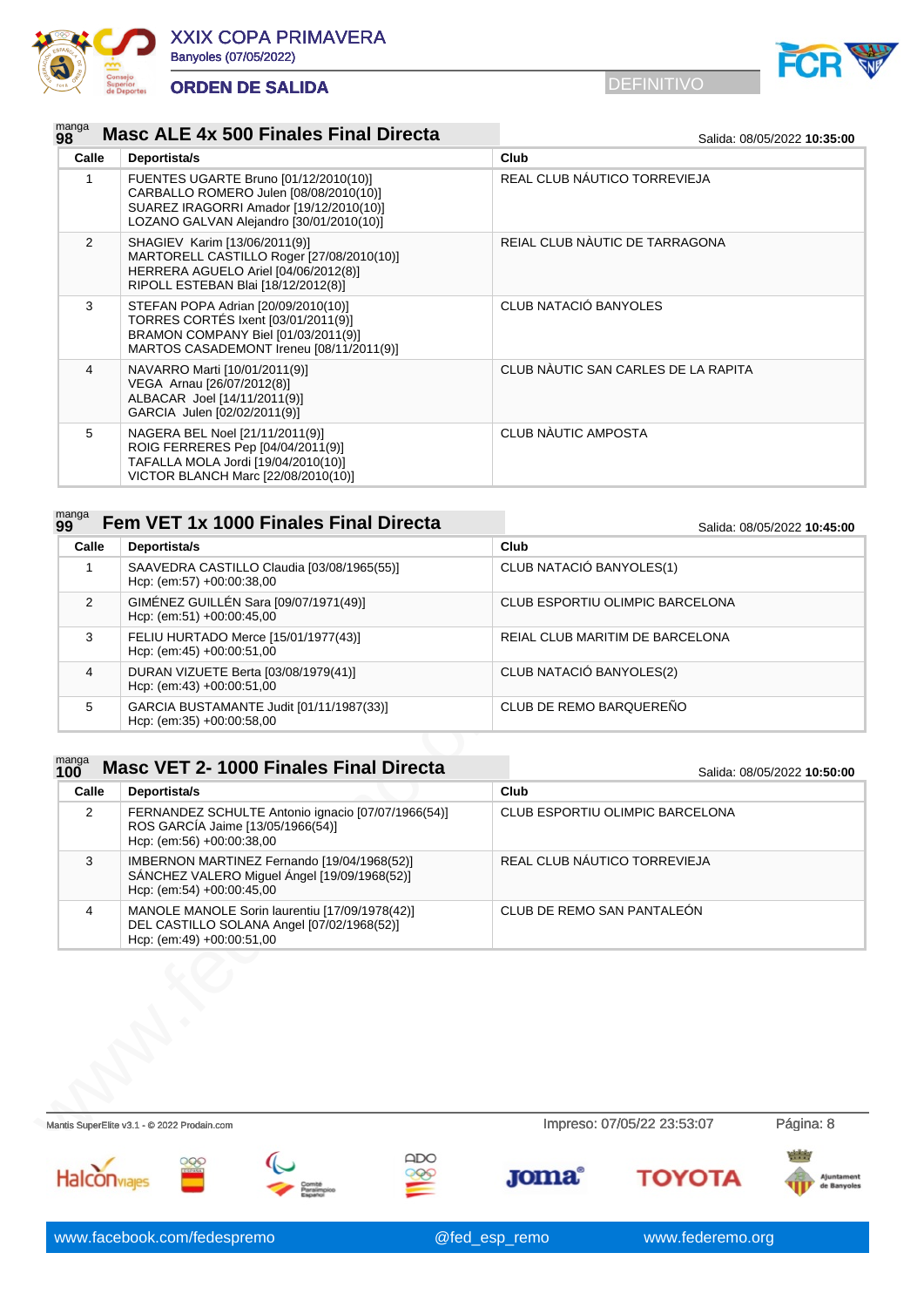



### manga<br>101 **1010 Masc VET 1x 1000 Finales Final Directa** Salida: 08/05/2022 10:55:00

| Calle         | Deportista/s                                                             | Club                              |  |
|---------------|--------------------------------------------------------------------------|-----------------------------------|--|
|               | RIERA MASO Lluis [10/07/1957(63)]<br>Hcp: (em:65) $+00:00:21,00$         | CLUB NATACIÓ BANYOLES(1)          |  |
| $\mathcal{P}$ | VON LIERES UND WILKAU Gero [15/11/1965(55)]<br>Hcp: (em:57) +00:00:38,00 | CLUB NATACIÓ BANYOLES(2)          |  |
| 3             | VALLE ARGOS Antonio [06/04/1973(47)]<br>Hcp: (em:49) $+00:00:51,00$      | CLUB DE REMO SANTOÑA              |  |
| 4             | PEREZ SUAREZ Genaro [16/03/1976(44)]<br>Hcp: (em:46) $+00.00:51,00$      | REIAL CLUB NAUTIC DE TARRAGONA(1) |  |
| 5             | BOCKER Rafael [28/09/1977(43)]<br>Hcp: (em:45) $+00.00:51.00$            | REIAL CLUB NAUTIC DE TARRAGONA(2) |  |

# manga **Masc CAD 4x 1000 Finales Final Directa** Salida: 08/05/2022 11:05:00

| Calle | Deportista/s                                                                                                                                                                             | Club                                |
|-------|------------------------------------------------------------------------------------------------------------------------------------------------------------------------------------------|-------------------------------------|
| 2     | VEGA Julio [25/06/2007(13)]<br>ALEXANDRESCU Jordi [29/01/2006(14)]<br>ARBO Marc [28/01/2007(13)]<br>LABORDETA PITARCH Angel [06/10/2007(13)]                                             | CLUB NAUTIC SAN CARLES DE LA RAPITA |
| 3     | BOLEA PALOMAR Martin [02/12/2007(13)]<br>DÍEZ GARCÍA Pedro [13/06/2006(14)]<br>MONTAGUD GOMEZ Gonzalo [17/04/2007(13)]<br>JURADO PEREZ Alexander [22/06/2006(14)]                        | CENTRO NATACIÓN HELIOS              |
| 4     | LOPEZ FERNANDEZ Esteban [17/06/2006(14)]<br>FERNANDEZ SANJULIAN Pablo [30/03/2006(14)]<br>REMIOR MIRANDA Gabriel [03/06/2006(14)]<br>OTERO ALVAREZ Daniel [26/08/2006(14)]               | C.D.B. REMEROS DEL EO VEGADEO       |
| 5     | IMBERNON PEREZ Fernando [22/08/2006(14)]<br>ALVARADO RODRIGUEZ Patricio jose [15/05/2006(14)]<br>PAMIES MAKARENKO Daniel [05/07/2007(13)]<br>FEIJOO PALACIOS Erick joan [14/12/2006(14)] | REAL CLUB NÁUTICO TORREVIEJA        |

#### manga<br>102 **103** Masc CAD 4- 1000 Finales Final Directa Salida: 08/05/2022 11:15:00

| CLUB DE REMO BARQUEREÑO<br>REIAL CLUB NÀUTIC DE TARRAGONA<br>CLUB DE REMO SAN PANTALEÓN | Calle | Deportista/s                                                                                                                                                                    | Club |  |
|-----------------------------------------------------------------------------------------|-------|---------------------------------------------------------------------------------------------------------------------------------------------------------------------------------|------|--|
|                                                                                         | 2     | VELEZ RUIZ David [17/11/2007(13)]<br>FERNANDEZ SANCHEZ Alfonso [27/07/2007(13)]<br>CASO ROMÁN Rafael [11/10/2007(13)]<br>PEDERSEN MIER Balder [10/07/2006(14)]                  |      |  |
|                                                                                         | 3     | GARRETA SALVADO Didac [16/06/2006(14)]<br>VECIANA TORRELL Adria [21/05/2006(14)]<br>ZUBERO FERNANDEZ Marc [19/01/2006(14)]<br>MAÑE BOSCH Pau [19/11/2006(14)]                   |      |  |
|                                                                                         | 4     | SIERRA TRUEBA Alfonso [19/04/2006(14)]<br>BARQUIN BEDIA Victor [20/02/2006(14)]<br>AGUILAR BEDON Andres washington [21/10/2006(14)]<br>DEL CASTILLO MAZA Angel [16/05/2006(14)] |      |  |
|                                                                                         |       |                                                                                                                                                                                 |      |  |
| Impreso: 07/05/22 23:53:07                                                              |       |                                                                                                                                                                                 |      |  |
|                                                                                         |       |                                                                                                                                                                                 |      |  |

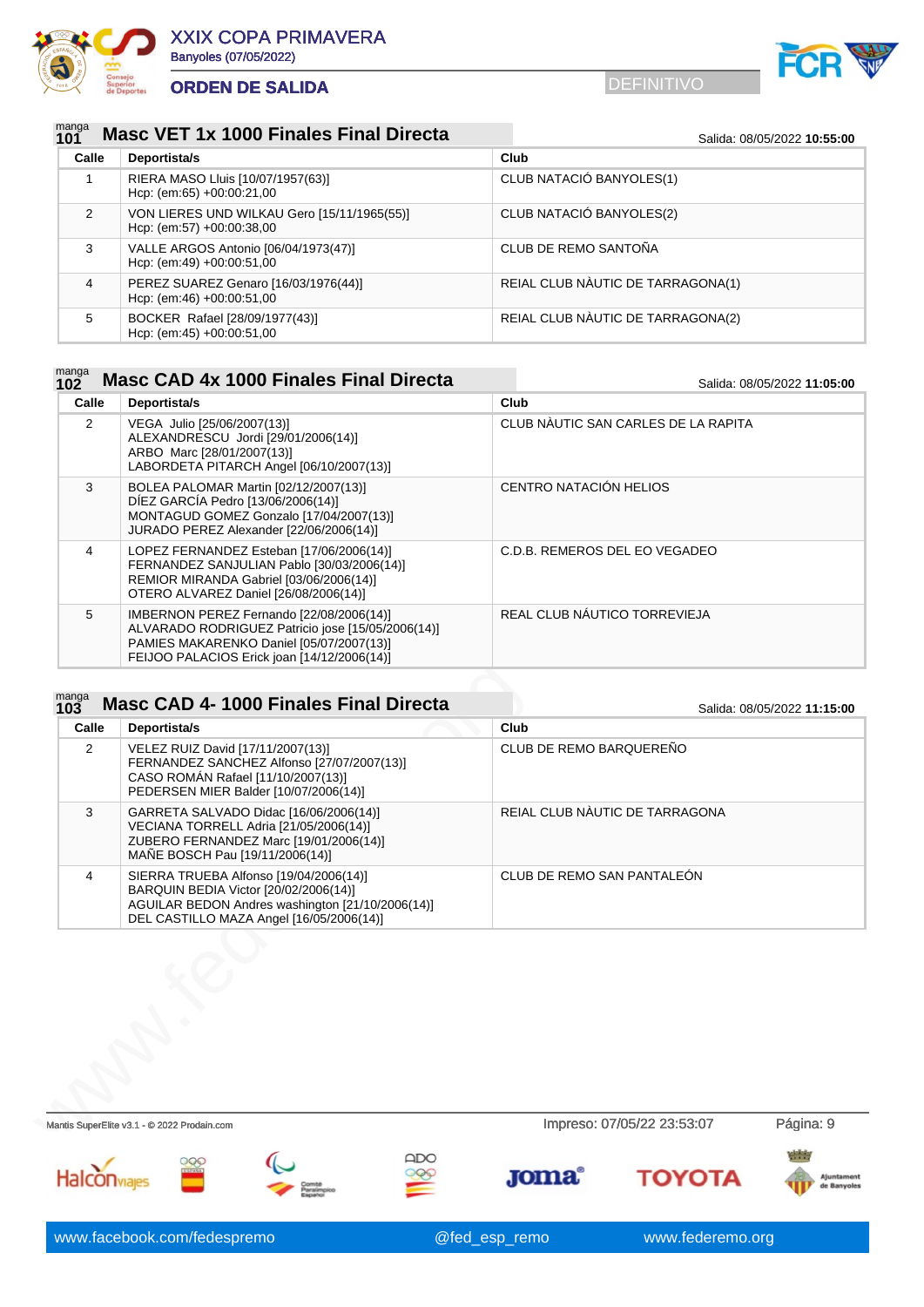

 $m$ anga  $-$ 

# **ORDEN DE SALIDA** DEFINITIVO



### manga<br>104 **104 Fem INF 2x 1000 Finales Final B** Salida: 08/05/2022 11:20:00

| Calle | Deportista/s                                                                     | Club                                          |
|-------|----------------------------------------------------------------------------------|-----------------------------------------------|
| 2     | NIETO SANCHEZ Julia [13/12/2008(12)]<br>JOVER RODRIGUEZ Daniela [19/12/2008(12)] | SOCIEDAD DEPORTIVA CLUB NAUTICO SANTA POLA(1) |
| 3     | CASTELLS MOLINÉ Marta [18/07/2009(11)]<br>FUSTER CARRERA Mireia [29/01/2009(11)] | REIAL CLUB NAUTIC DE TARRAGONA                |
| 4     | ARBESU LIZASO Adriana [06/10/2008(12)]<br>GORRITI GRACIA Aiuri [10/06/2009(11)]  | UR KIROLAK S.D.N.                             |
| 5     | BONMATI FUENTES Sara [10/10/2008(12)]<br>RUIZ CERDA Sara [09/02/2008(12)]        | SOCIEDAD DEPORTIVA CLUB NAUTICO SANTA POLA(2) |

### manga<br>**105 105 Fem INF 2x 1000 Finales Final A** Salida: 08/05/2022 11:25:00

| Calle         | Deportista/s                                                                          | Club                         |
|---------------|---------------------------------------------------------------------------------------|------------------------------|
|               | RAMIÓ MARTÍN Elna [26/09/2008(12)]<br>MASSANES FARRÉS Joana [26/10/2009(11)]          | CLUB NATACIÓ BANYOLES(1)     |
| $\mathcal{P}$ | NAVARRO CASANOVA Nuria [24/04/2008(12)]<br>MATUHEN FUMADO Jana [14/06/2008(12)]       | <b>CLUB REM DELTA</b>        |
| 3             | TORRENT BRUGADA Elisenda [12/04/2008(12)]<br>TURA MAGARIÑA Ixchel [10/05/2008(12)]    | CLUB NATACIÓ BANYOLES(2)     |
| 4             | ELIZASU SANTA CRUZ Intza [24/04/2008(12)]<br>GALARRAGA EZEIZA Malen [09/01/2008(12)]  | UR KIROLAK S.D.N.            |
| 5             | DANIEL OUITART Lola [20/09/2008(12)]<br>SALADO GOMEZ Berta [23/10/2008(12)]           | CLUB NATACIÓ BANYOLES(3)     |
| 6             | HERNANDEZ VELASCO Ines [03/02/2008(12)]<br>DURAN PEREZ Sara carolina [20/08/2009(11)] | REAL CLUB NÁUTICO TORREVIEJA |

| Calle          | Deportista/s                                                                                                                                                                     | Club                                       |            |
|----------------|----------------------------------------------------------------------------------------------------------------------------------------------------------------------------------|--------------------------------------------|------------|
| 2              | OLAIZOLA ZUBILLAGA Izaro [22/10/2009(11)]<br>MATYAS LARRAÑAGA Amaia [12/02/2009(11)]<br>GOIA CARIDAD Aizpea [07/05/2009(11)]<br>SALABERRIA IRIONDO Oihane [08/02/2009(11)]       | UR KIROLAK S.D.N.                          |            |
| 3              | FERNÁNDEZ REY Lara [30/03/2009(11)]<br>VAZQUEZ CARBAJALES Carmen [28/04/2009(11)]<br>PEREZMAGDALENA LLANDERROZOS Julia [28/09/2009(11)]<br>GARCIA MENDEZ Lorena [02/05/2008(12)] | C.D.B. DE MAR DE CASTROPOL                 |            |
| $\overline{4}$ | LAMAS ALBERT Candelaria [20/11/2008(12)]<br>LINARES LLEDO Aitana [09/12/2008(12)]<br>ORTIZ VIDAL Maria [11/08/2008(12)]<br>NAVARRO BONMATI Laura [27/09/2008(12)]                | SOCIEDAD DEPORTIVA CLUB NAUTICO SANTA POLA |            |
| 5              | TOMAS COLLADO Ainara [08/05/2009(11)]<br>LOPEZ JIMENEZ Alba [15/11/2009(11)]<br>CRESPO PONS Alegra [31/03/2008(12)]<br>SOLANES LLOPIS Lucia [24/06/2009(11)]                     | REAL CLUB NÁUTICO CALPE                    |            |
|                |                                                                                                                                                                                  |                                            |            |
|                | Mantis SuperElite v3.1 - @ 2022 Prodain.com                                                                                                                                      | Impreso: 07/05/22 23:53:07                 | Página: 10 |
|                |                                                                                                                                                                                  |                                            |            |

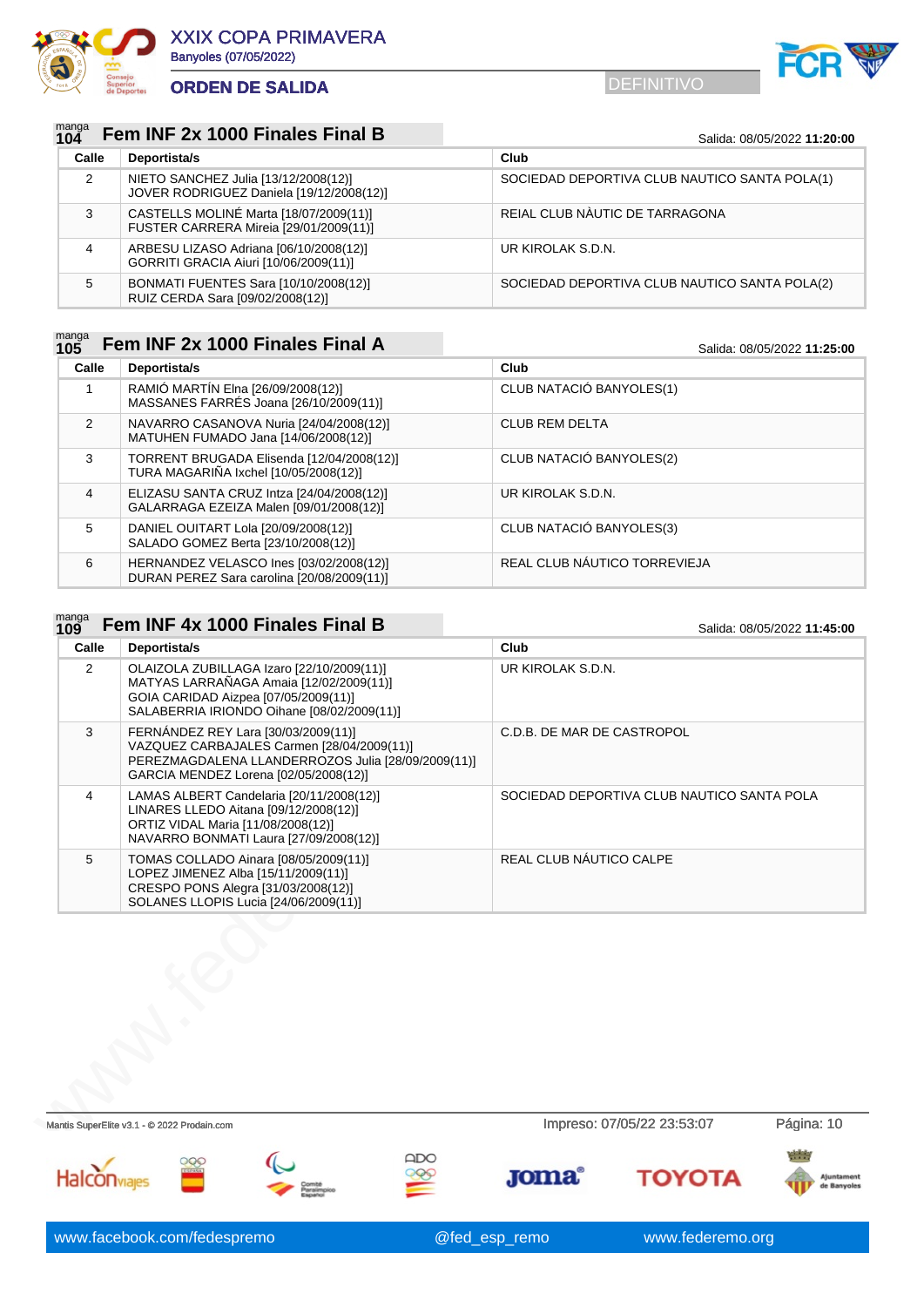



### manga<br>**110 120 Franch INF 4x 1000 Finales Final A** Salida: 08/05/2022 11:50:00

| Calle         | Deportista/s                                                                                                                                                                   | Club                               |
|---------------|--------------------------------------------------------------------------------------------------------------------------------------------------------------------------------|------------------------------------|
| 1             | SOLAR SANTANDER Edurne [31/08/2009(11)]<br>VEGA PACHECO AngÉlica [03/01/2008(12)]<br>MARTINEZ REDONDO Carlota [06/05/2009(11)]<br>QUINTANAL GUTIERREZ Daniela [26/05/2009(11)] | SOCIEDAD DEPORTIVA DE REMO PEDREÑA |
| $\mathcal{P}$ | FLOREZ MEJIA Rocio [22/05/2009(11)]<br>GUTIERREZ MARRON Sara [05/06/2009(11)]<br>GUTIERREZ PEÑIL Mariana [16/02/2009(11)]<br>VALLE GONI Martina [26/07/2008(12)]               | <b>CLUB DE REMO SANTOÑA</b>        |
| 3             | NOLAND DELGADO Cristina pilar [11/09/2009(11)]<br>TORRES PINAR Sara [19/04/2009(11)]<br>LOPEZ SEMPERE Marina [25/11/2008(12)]<br>HUELAMO LLORENS Lirios [09/04/2009(11)]       | REAL CLUB REGATAS DE ALICANTE      |
| 4             | FRANCH ESTEBANELL Abril [31/01/2008(12)]<br>ESTARRIOLA NEVADO Rita [22/09/2008(12)]<br>SAGRISTA MONTSERRAT Estel [21/12/2009(11)]<br>VILA PI Judit [31/01/2008(12)]            | CLUB NATACIÓ BANYOLES              |
| 5             | PAMIES MAKARENKO Ana [17/08/2009(11)]<br>MORETA DART Ivana [20/10/2009(11)]<br>SANCHEZ STORUP Daniela [03/03/2008(12)]<br>RUIZ PEREZ Julia [15/08/2008(12)]                    | REAL CLUB NAUTICO TORREVIEJA(1)    |
| 6             | ANDREU ORTEGA Lola [16/03/2009(11)]<br>DEVESA MOROSINI Manuela lucia [23/04/2009(11)]<br>SAEZ SANCHEZ Paula [24/02/2009(11)]<br>CHAZARRA LOPEZ Laura [04/11/2009(11)]          | REAL CLUB NÁUTICO TORREVIEJA(2)    |

### manga<br>115 **115 12:15:00 Masc INF 1x 1000 Finales Final C** Salida: 08/05/2022 **12:15:00**

| --- |       |                                       |                        |
|-----|-------|---------------------------------------|------------------------|
|     | Calle | Deportista/s                          | Club                   |
|     |       | GARCIA SEGADO IÑigo [25/11/2009(11)]  | CLUB DE REMO RETIRO 66 |
|     |       | NARVALZA SALDIAS Jon [06/10/2009(11)] | UR KIROLAK S.D.N.      |

### manga<br>118 **118 Masc INF 4x 1000 Finales Final B** Salida: 08/05/2022 12:30:00

| Calle | Deportista/s                                                                                                                                                             | Club                         |            |
|-------|--------------------------------------------------------------------------------------------------------------------------------------------------------------------------|------------------------------|------------|
| 2     | PIHAL KHVALKO Alejandro [11/10/2008(12)]<br>MIASNIKOU Aliaksei [18/01/2008(12)]<br>ROCAMORA NAVARRO Pedro jose [17/08/2008(12)]<br>PEREZ INIESTA Carlos [03/05/2008(12)] | REAL CLUB NÁUTICO TORREVIEJA |            |
| 3     | BRENES CAVA Asier [06/05/2008(12)]<br>ESNAOLA AQUERRETA Oier [17/07/2008(12)]<br>ESPINOSA RODRIGUES Unax [02/11/2008(12)]<br>CHIODI RODRIGUEZ Adrian [27/06/2008(12)]    | UR KIROLAK S.D.N.            |            |
| 5     | IGLESIAS SEGURA Tomas [04/09/2009(11)]<br>RANGEL SANGUESA Unai [12/07/2009(11)]<br>BLANCH NEGRE Victor [14/09/2008(12)]<br>JUAN BALAGUE Gerard [13/12/2009(11)]          | CLUB NAUTIC AMPOSTA          |            |
|       |                                                                                                                                                                          |                              |            |
|       | Mantis SuperElite v3.1 - @ 2022 Prodain.com                                                                                                                              | Impreso: 07/05/22 23:53:07   | Página: 11 |
|       |                                                                                                                                                                          |                              |            |

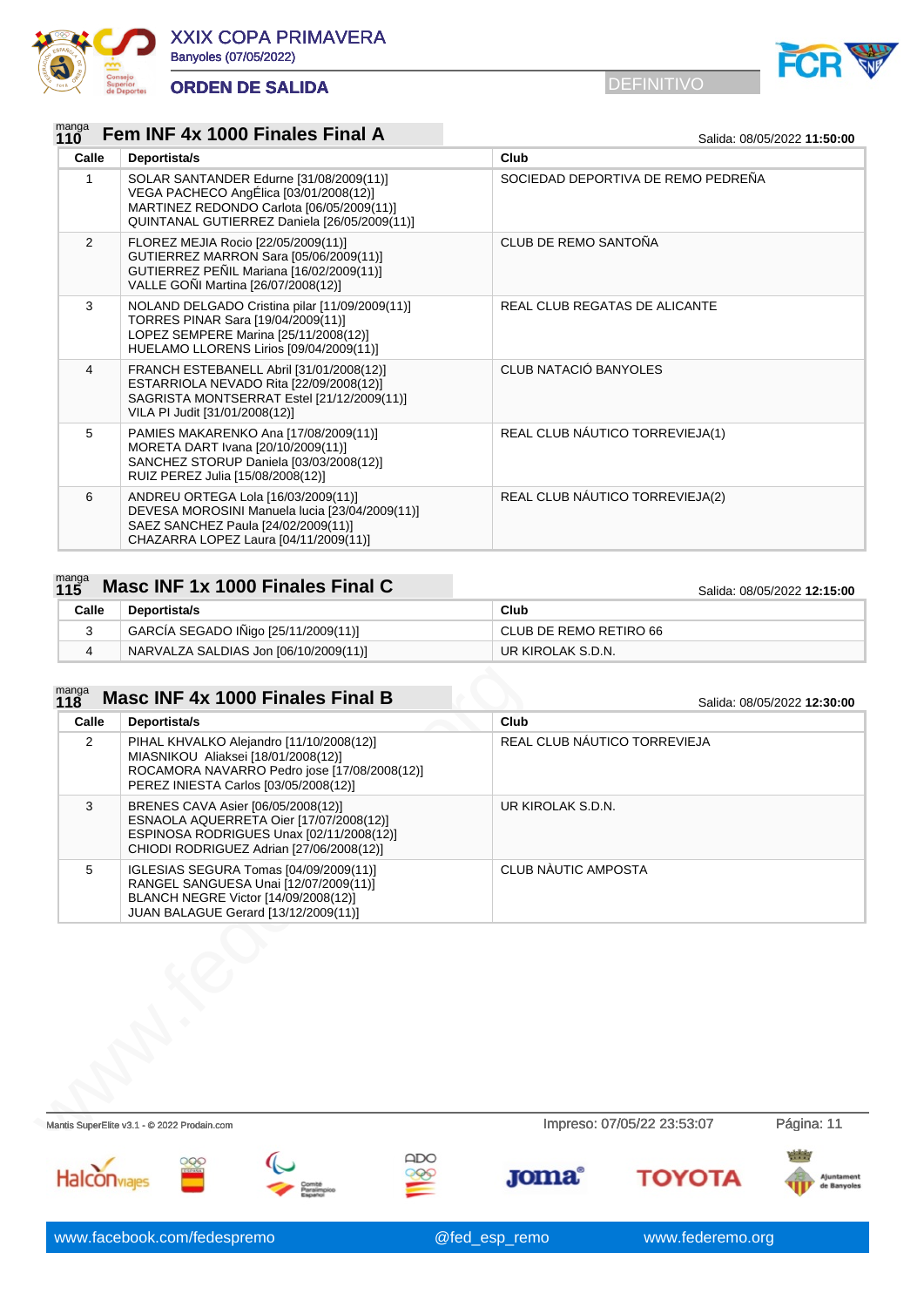



### manga<br>119 **119 Masc INF 4x 1000 Finales Final A** Salida: 08/05/2022 12:35:00

| Calle          | Deportista/s                                                                                                                                                                   | Club                               |
|----------------|--------------------------------------------------------------------------------------------------------------------------------------------------------------------------------|------------------------------------|
| 1              | GAGO DE PABLO Laro [08/10/2009(11)]<br>AGUERO GONZALEZ Raul [01/06/2008(12)]<br>ALONSO ARNAIZ JesÚs [10/05/2008(12)]<br>TURZA MARTIN Yago [30/01/2008(12)]                     | SOCIEDAD DEPORTIVA DE REMO PEDREÑA |
| $\overline{2}$ | RECIO TOMAS Pau [22/07/2008(12)]<br>GOLDERO FORCADELL Nil [20/05/2009(11)]<br>ALIMBAU BORRAS Alex [28/06/2009(11)]<br>GISBERT POCH Marc [08/07/2009(11)]                       | CLUB NÀUTIC AMPOSTA                |
| 3              | VELILLA PEREZ Daniel [19/07/2008(12)]<br>CINCA GARCÍA Victor [01/04/2009(11)]<br>MARTIN BERNARDOS Nil [19/10/2008(12)]<br>MONTANER ALFARO Martin [27/06/2008(12)]              | CENTRO NATACIÓN HELIOS             |
| $\overline{4}$ | NOLAND DELGADO Ignacio ramiro [31/03/2008(12)]<br>MORENO LOPEZ Alejandro [29/05/2008(12)]<br>MOLINA MARTINEZ Diego [22/12/2009(11)]<br>MARTINEZ PEREZ Enrique [12/01/2009(11)] | REAL CLUB REGATAS DE ALICANTE      |
| 5              | FAIXEDA PUIGDEMONT MartÍ [24/08/2008(12)]<br>MIR LORENZO Pol [28/09/2008(12)]<br>PICART AIGUAVIVA Biel [22/08/2008(12)]<br>VALENTÍ PLA Aniol [09/03/2008(12)]                  | CLUB NATACIÓ BANYOLES              |
| 6              | LOPEZ ALDAY Mikel [27/12/2009(11)]<br>PASCUAL GONZALEZ Enaitz [15/04/2009(11)]<br>IRIONDO ARRIBAS Julen [08/11/2008(12)]<br>COLINA DE LA PEÑA Iker [17/04/2009(11)]            | UR KIROLAK S.D.N.                  |

### manga<br>120 **120 <b>Fem CAD 2- 1000 Finales Final Directa** Salida: 08/05/2022 12:45:00

| 17 J  |                                                                                             | <u>Jaliua. VOIVJIZUZZ TZ.4J.UU</u> |  |
|-------|---------------------------------------------------------------------------------------------|------------------------------------|--|
| Calle | Deportista/s                                                                                | Club                               |  |
| 2     | TRUJEDA CAVIEDES Alba [26/05/2006(14)]<br>MERINO CAVIEDES Patricia [20/12/2006(14)]         | CLUB DE REMO SANTOÑA               |  |
| 3     | PUJOL CAMPOLIER Adriana [16/08/2007(13)]<br>TARRADAS JUANOLA Berta [30/06/2006(14)]         | CLUB NATACIÓ BANYOLES              |  |
| 4     | ALBACAR CERVERA Julia [25/08/2007(13)]<br>OLID FABRA Nuria [10/06/2007(13)]                 | <b>CLUB REM DELTA</b>              |  |
| 5     | ROMÁN DE JESÚS Maria clara [21/11/2007(13)]<br>MAGARIÑOS CAPDEVILA Violeta [09/09/2006(14)] | REIAL CLUB MARITIM DE BARCELONA    |  |

| J.                  | PUJUL CAMPULIER Adilana   16/06/2007 (13) <br>TARRADAS JUANOLA Berta [30/06/2006(14)]       | ULUD INA I AUIU DAIN I ULES        |                             |
|---------------------|---------------------------------------------------------------------------------------------|------------------------------------|-----------------------------|
| 4                   | ALBACAR CERVERA Julia [25/08/2007(13)]<br>OLID FABRA Nuria [10/06/2007(13)]                 | <b>CLUB REM DELTA</b>              |                             |
| 5                   | ROMÁN DE JESÚS Maria clara [21/11/2007(13)]<br>MAGARIÑOS CAPDEVILA Violeta [09/09/2006(14)] | REIAL CLUB MARITIM DE BARCELONA    |                             |
| $\frac{manga}{123}$ | Fem CAD 1x 1000 Finales Final B                                                             |                                    |                             |
| Calle               | Deportista/s                                                                                | Club                               | Salida: 08/05/2022 13:00:00 |
| 1                   |                                                                                             | SOCIEDAD DEPORTIVA DE REMO PEDREÑA |                             |
|                     | TORICES GARCIA Marina [17/01/2007(13)]                                                      |                                    |                             |
| 2                   | OUBIÑA CARRIÓN Ángela [06/09/2007(13)]                                                      | BARCELONA CLUB DE REM              |                             |
| 3                   | HIERRO GARCIA Gisela [05/11/2007(13)]                                                       | CAPRI CLUB DE MEQUINENZA           |                             |
| 4                   | ALEMANY PEREZ la [29/03/2006(14)]                                                           | REIAL CLUB MARITIM DE BARCELONA    |                             |
| 5                   | SARMIENTO GARCIA Claudia [09/09/2007(13)]                                                   | C.D.B. DE MAR DE CASTROPOL         |                             |
|                     |                                                                                             |                                    |                             |
|                     | Mantis SuperElite v3.1 - @ 2022 Prodain.com                                                 | Impreso: 07/05/22 23:53:07         | Página: 12                  |
|                     |                                                                                             |                                    |                             |